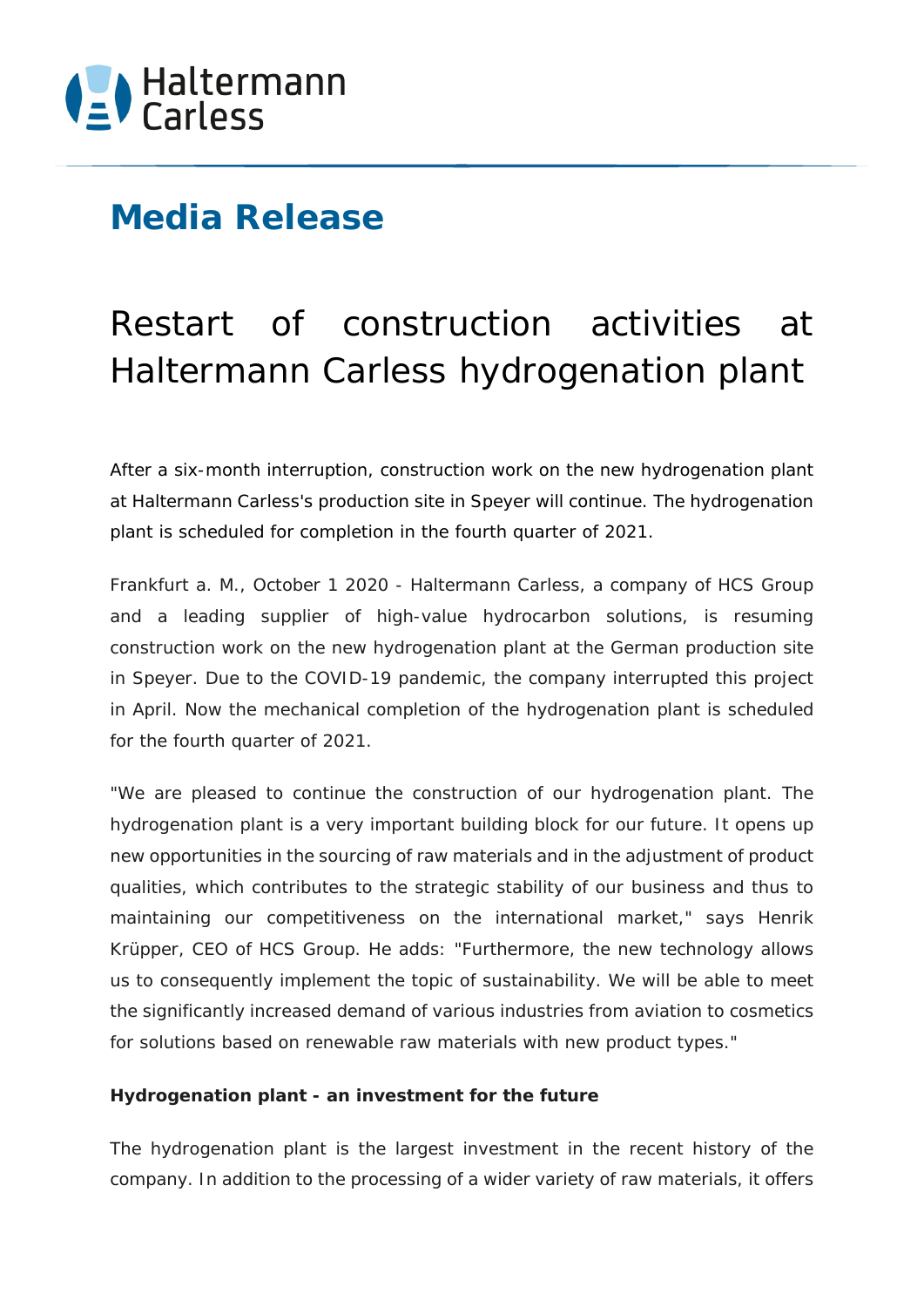

the opportunity to produce new types of products as well as products with a very high purity, as required by the pharmaceutical industry, for example.

#### **Strict safety concept on the construction site**

In order to protect the contractors and own employees from COVID-19, Haltermann Carless will commence construction activities from the end of October 2020, in compliance with a stringent work safety and hygiene concept.

XXX